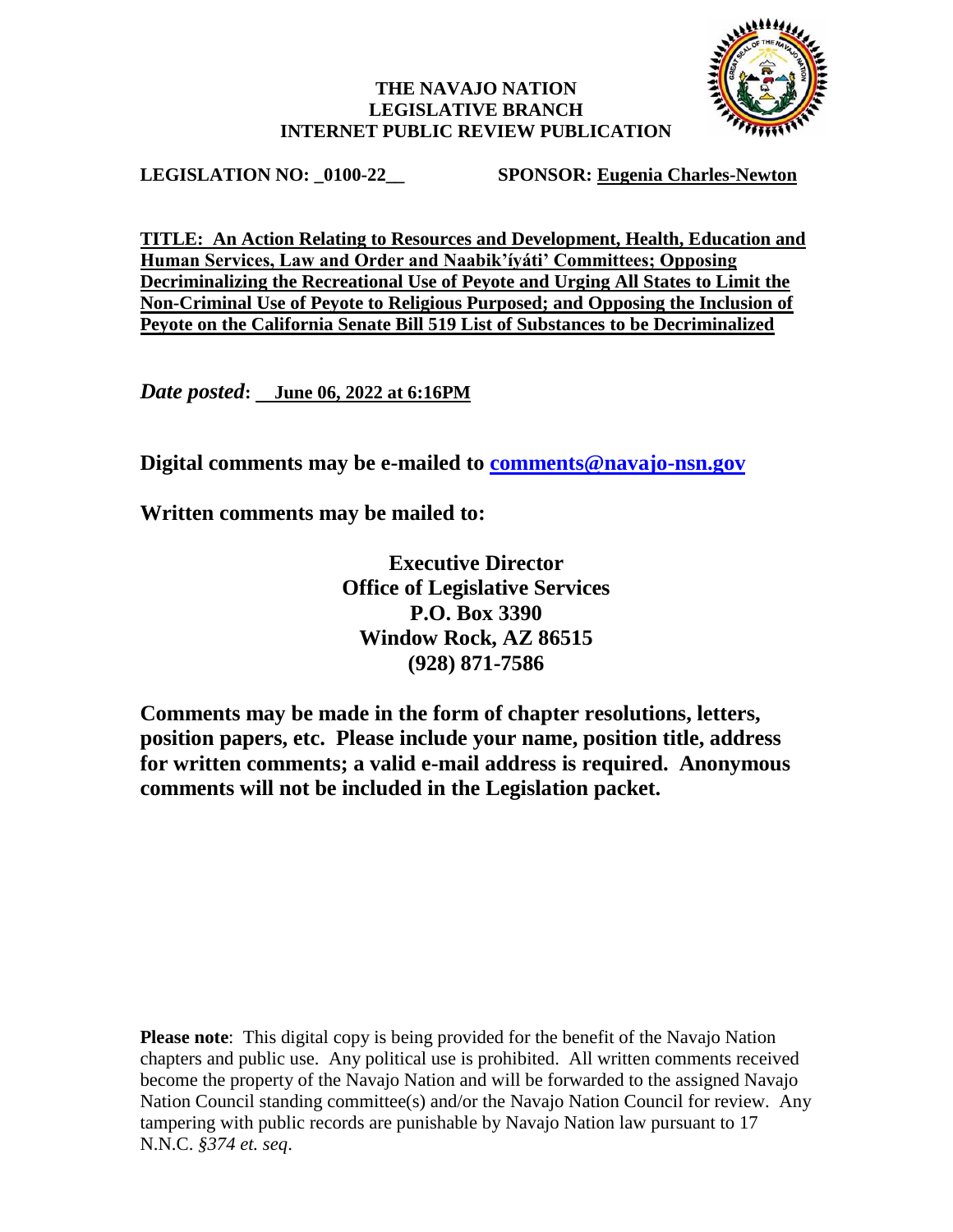## **LEGISLATIVE SUMMARY SHEET** Tracking No.  $0100-22$

**DATE:** June 6, 2022

## TITLE OF RESOLUTION: AN ACTION RELATING TO RESOURCES AND DEVELOPMENT, HEALTH, EDUCATION AND HUMAN SERVICES, LAW AND ORDER AND NAABIK'IYATI' COMMITTEES; OPPOSING DECRIMINALIZING THE RECREATIONAL USE OF PEYOTE AND URGING ALL STATES TO LIMIT THE NON-CRIMINAL USE OF PEYOTE TO RELIGIOUS PURPOSES: AND OPPOSING THE INCLUSION OF PEYOTE ON THE CALIFORNIA SENATE BILL 519 LIST OF SUBSTANCES TO BE DECRIMINALIZED

PURPOSE: This resolution, if approved, will provide the Navajo Nation's firm position of opposing the efforts or any attempt made by states in decriminalizing the recreational use of peyote (lophophora williamsii) which contains the natural hallucinogenic drug mescaline, and urging states to limit its use to the Native American Church religion, similar to federal law—42 U.S.C. § 1996a.

This written summary does not address recommended amendments as may be provided by the standing committee. The Office of Legislative Counsel requests each committee member to review the proposed resolution in detail.

 $\mathcal{L}$ 

OLC No. 22-142-1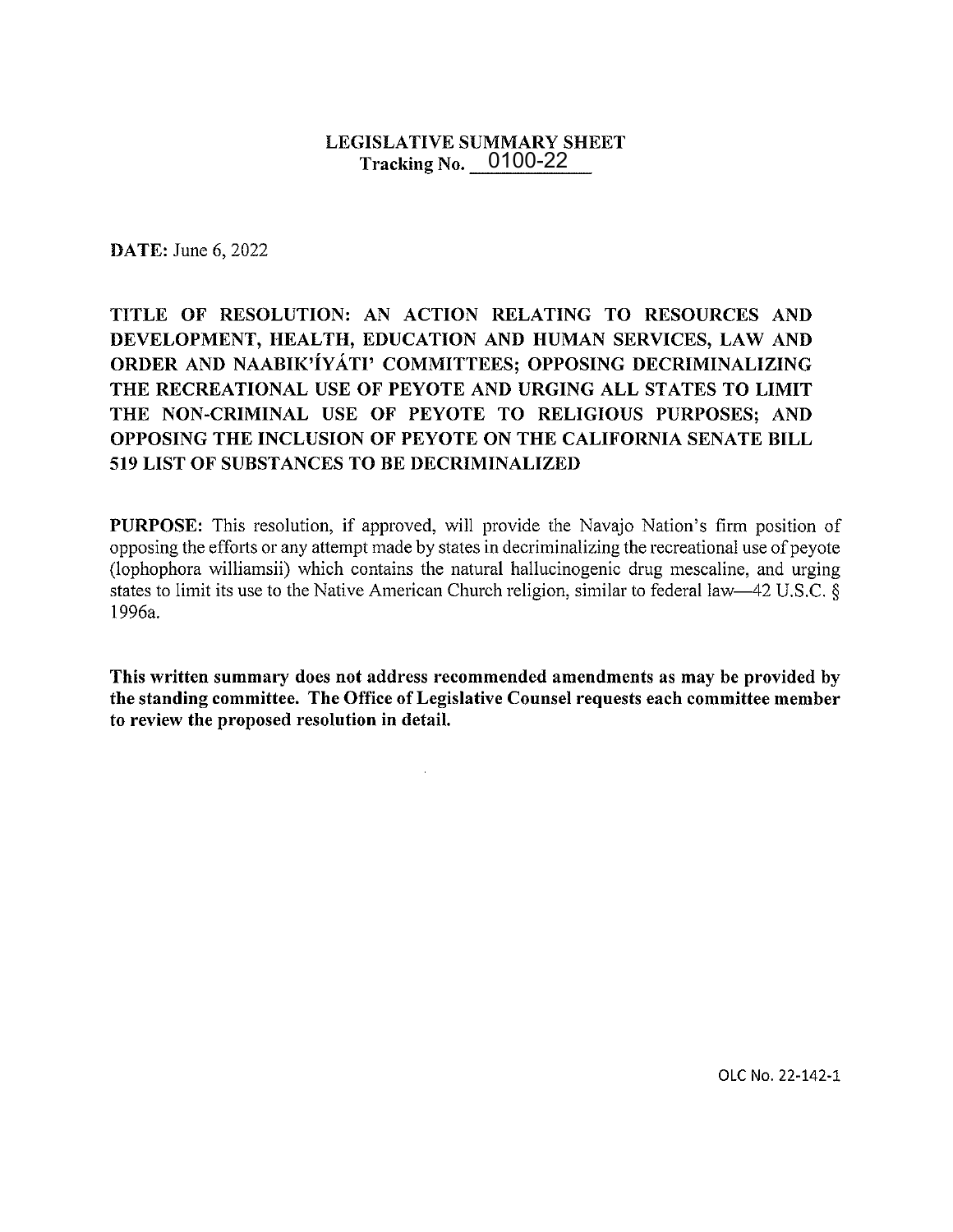|                                                     |           | 5-DAY BILL HOLD PERIOD: Stockwan<br><b>Resources &amp; Development Committee</b>                                                   |               |
|-----------------------------------------------------|-----------|------------------------------------------------------------------------------------------------------------------------------------|---------------|
| Website Posting Time/Date: 0                        |           |                                                                                                                                    | <b>Thence</b> |
| Posting End Date:                                   |           | 06/11/22<br><b>Health Education &amp; Human Services Committee</b>                                                                 |               |
| Eligible for $\mathsf{A}\xspace^{\mathsf{t}}$ tion: |           | 06/12/22<br>PROPOSED STANDING COMMITTEE RESOLUTION                                                                                 | <b>Thence</b> |
| 2                                                   |           | Law & Order Committee<br>24th NAVAJO NATION COUNCIL - Fourth Year, 2022                                                            |               |
| 3                                                   |           | <b>INTRODUCED BY</b><br>Naabik'íyáti' Committee                                                                                    | <b>Thence</b> |
| 4                                                   |           |                                                                                                                                    |               |
| 5                                                   |           |                                                                                                                                    |               |
| 6                                                   |           | (Prime Sponsor)                                                                                                                    |               |
| 7                                                   |           |                                                                                                                                    |               |
| 8                                                   |           | TRACKING NO. 0100-22                                                                                                               |               |
| 9                                                   |           |                                                                                                                                    |               |
| 10                                                  |           | <b>AN ACTION</b>                                                                                                                   |               |
| 11                                                  |           | RELATING TO RESOURCES AND DEVELOPMENT, HEALTH, EDUCATION AND                                                                       |               |
| 12                                                  |           | HUMAN SERVICES, LAW AND ORDER AND NAABIK'IYATI' COMMITTEES;                                                                        |               |
| 13                                                  |           | OPPOSING DECRIMINALIZING THE RECREATIONAL USE OF PEYOTE AND                                                                        |               |
| 14                                                  |           | URGING ALL STATES TO LIMIT THE NON-CRIMINAL USE OF PEYOTE TO                                                                       |               |
| 15                                                  |           | RELIGIOUS PURPOSES; AND OPPOSING THE INCLUSION OF PEYOTE ON THE                                                                    |               |
| 16                                                  |           | <b>CALIFORNIA</b><br><b>SENATE</b><br><b>BILL</b><br><b>LIST</b><br><b>SUBSTANCES</b><br>519<br>OF<br><b>BE</b><br>TO <sub>1</sub> |               |
| 17                                                  |           | DECRIMINALIZED                                                                                                                     |               |
| 18                                                  |           |                                                                                                                                    |               |
| 19                                                  |           | WHEREAS,                                                                                                                           |               |
| 20                                                  | A.        | The Naabik'iyáti' Committee is a standing committee of the Navajo Nation Council                                                   |               |
| 21                                                  |           | empowered to assist and coordinate all requests for information, appearances and                                                   |               |
| 22                                                  |           | testimony relating to proposed county, state and federal legislation impacting the Navajo                                          |               |
| 23                                                  |           | Nation. 2 N.N.C. §§ 700(A), 701(A)(6).                                                                                             |               |
| 24                                                  | <b>B.</b> | The Resources and Development Committee is a standing committee of the Navajo                                                      |               |
| 25                                                  |           | Nation Council empowered to represent the Navajo Nation at local, state, and federal                                               |               |
| 26                                                  |           | levels, in cooperation and coordination with the President of the Navajo Nation and the                                            |               |
| 27                                                  |           | appropriate committee of the Navajo Nation Council on proposed resolutions or actions                                              |               |
| $28\,$                                              |           | affecting natural resources $2$ N.N.C. §§ 500(A), 501(B)(5).                                                                       |               |
| 29                                                  | C.        | The Health, Education and Human Services Committee is a standing committee of the                                                  |               |
| 30                                                  |           | Navajo Nation Council empowered to represent the Navajo Nation at local, state and                                                 |               |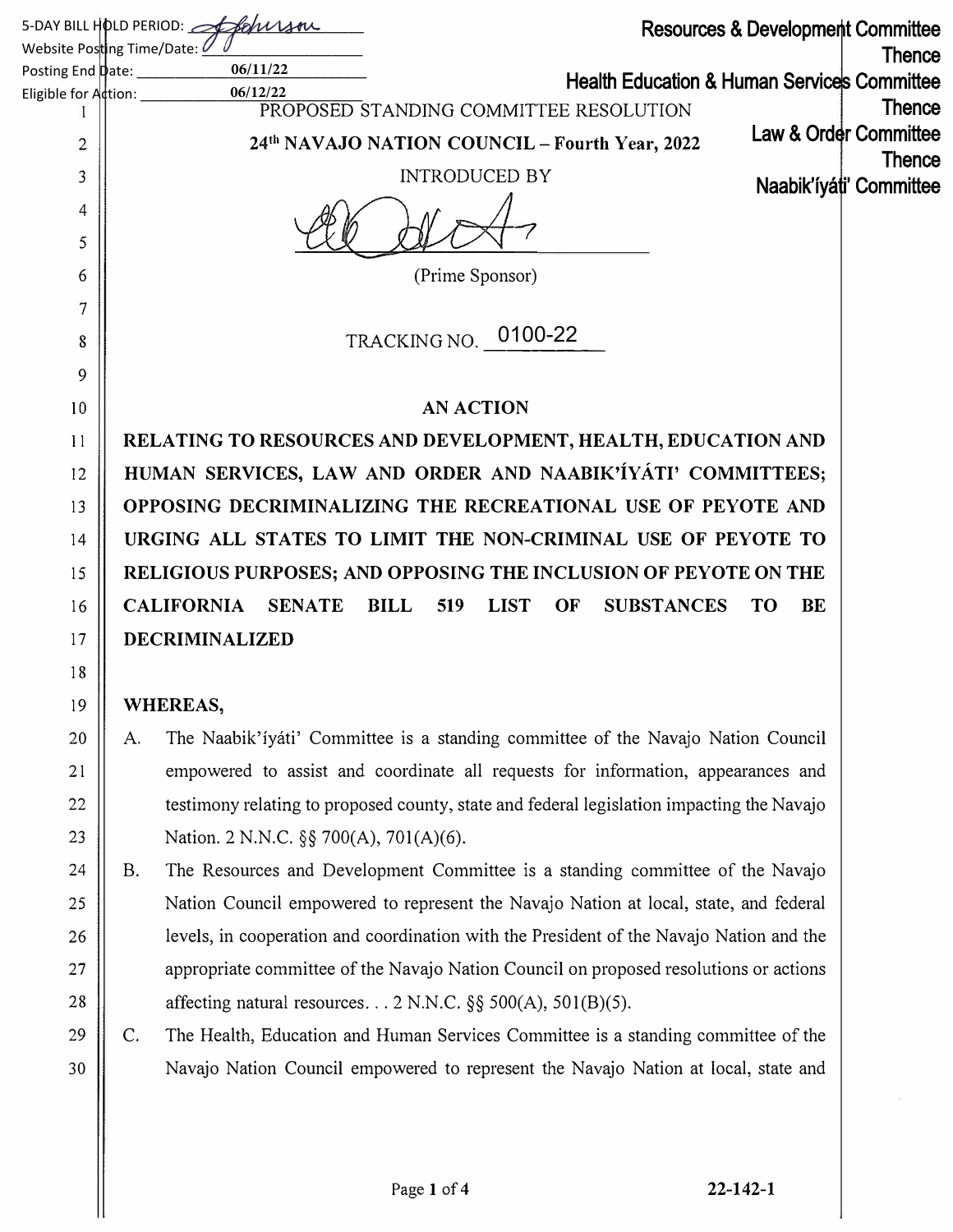federal levels, in coordination with the President of the Navajo Nation and the Naabik'iyáti' Committee on proposed legislation, funding and other actions affecting environmental health. 2 N.N.C.  $\S$  400(A), 401(B)(7)(a).

The Law and Order Committee is a standing committee of the Navajo Nation Council D. with its purpose to protect the rights and interests of the Navajo People by improving the quality and effectiveness of the justice system within the Navajo Nation. 2 N.N.C. §  $600(C)(2)$ .

 $\mathbf{1}$ 

 $\overline{c}$ 

3

4

5

6

 $\overline{7}$ 

8

9

10

 $11$ 

 $12$ 

13

 $14$ 

15

 $16$ 

17

18

19

20

 $21$ 

22

23

24

25

26

27

28

29

30

 $E_{\cdot}$ The Native American Church is one of the oldest religious traditions in the Western Hemisphere; a recent carbon dating of peyote at an archeological site in Texas revealed that the peyote dated back to 4,220 B.C. (approximately 6,000 years ago). James D. Muneta, Peyote Crisis Confronting Modern Indigenous Peoples: The Declining Peyote Population and a Demand for Conservation, Amer. Ind. Law Journal: Vol. 9 : Iss. 1, Article 6., (2020).

https://digitalcommons.law.seattleu.edu/cgi/viewcontent.cgi?article=1228&context=aili

- F. Native American Church members consume the sacred cactus plant (lophophora williamsii) known as peyote which contains the hallucinogenic drug "mescaline" during ceremonies. The hallucinogenic effect of mescaline is naturally found in the peyote cactuses (lophophora williamsii).
- G. In the Southwest United States and Mexico, peyote is drastically declining due to land development, ranching, agriculture, poaching, psychedelic tourism, incorrect harvesting, and other factors such as recreational use and climate change.
- H. Peyote is a slow-growing cactus that takes approximately ten or more years to grow from a seed to a mature plant to be consumed.

I. In February 2020, California introduced Senate Bill 519 which would decriminalize certain hallucinogenic substances including mescaline. The California law would make it:  $(1)$  legal to possess for personal and social sharing;  $(2)$  place strict limits on who could use the drug, penalizing those who are under the age of 21 for using drugs; (3) expunge the records of those with prior criminal offenses for possession and use; (4) require the California Department of Public Health to come up with regulations and therapeutic uses of the legalized psychodelics; and (5) will no longer carry criminal penalties for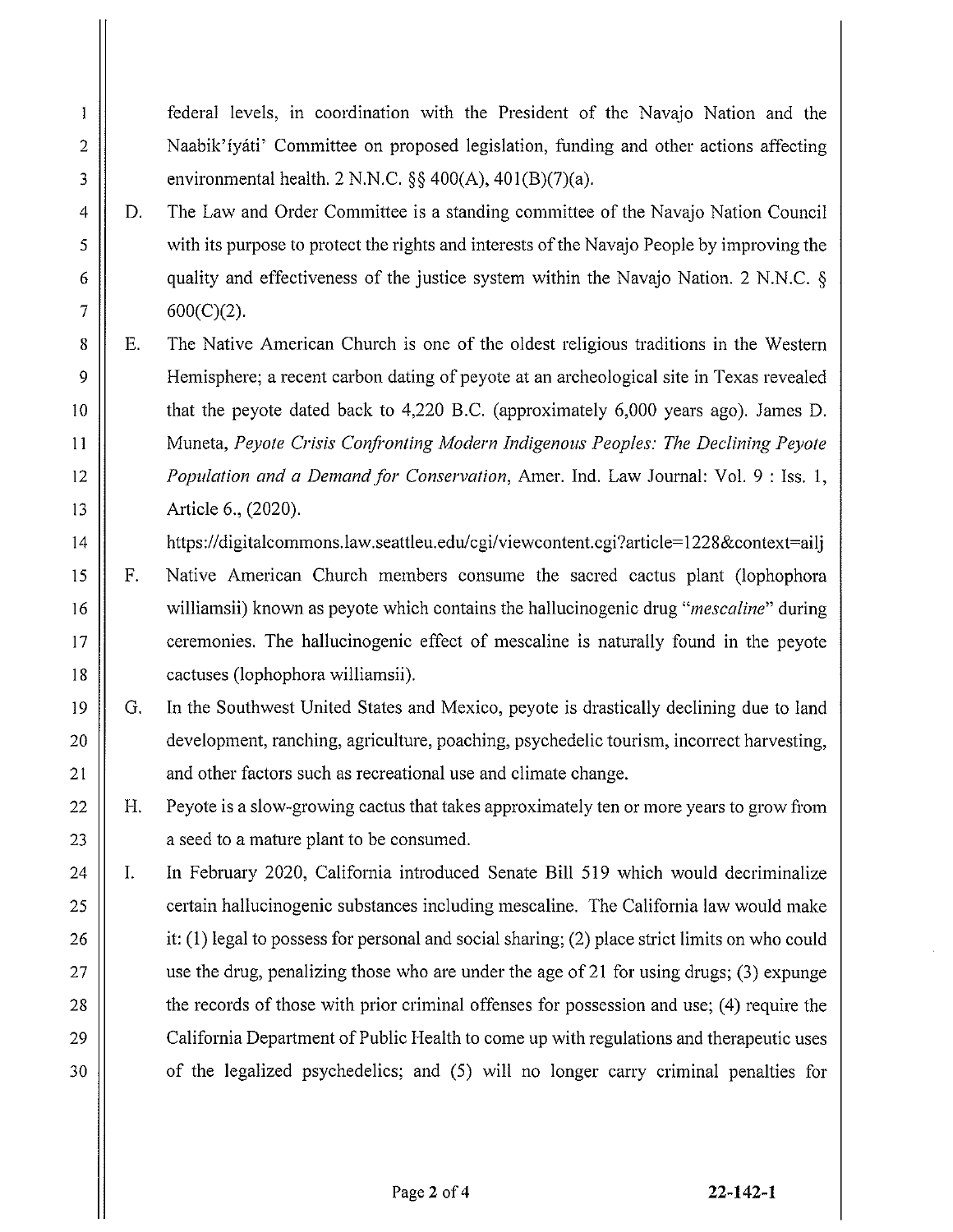possession of drug paraphernalia associated with psychedelics as long as they are owned by adults. See, SB-519 Controlled substances: decriminalization of certain hallucinogenic substances.

- J. Under Section 1(1) of Senate Bill 519: Peyote is specifically excluded from the list of substances to be decriminalized, and any cultivation, harvest, extraction, tincture or other product manufactured or derived therefrom, because of the nearly endangered status of the peyote plant and the special significance peyote holds in Native American spirituality. Section 11363 of the Health and Safety Code, which makes it a crime in California to cultivate, harvest, dry, or process any plant of the genus Lophophora, also known as Peyote, is not amended or repealed.
- Κ. Furthermore, Section 1(m) of Senate Bill 519 provides: The State of California fully respects and supports the continued Native American possession and use of peyote under federal law, 42 U.S.C. 1996a, understanding that Native Americans in the United States were persecuted and prosecuted for their ceremonial practices and use of pevote for more than a century and had to fight numerous legal and political battles to achieve the current protected status, and the enactment of this legislation does not intend to undermine explicitly or implicitly that status.
- The Azeé Bee Nahagha of Diné Nation, Inc., passed a resolution, attached as Exhibit A, L. opposing the decriminalization of peyote due to recreational use by the public which will threaten the availability and over harvesting of peyote. The Azeé Bee Nahagha of Diné Nation, Inc., further suggests that peyote be limited strictly for religious, cultural and ceremonial purposes only.

M. Azeé means medicine in Diné language. Native American Church practitioners identify Azee to also mean peyote and is believed to spiritually heal a person through songs, prayers, and consumption of the Azeé (Peyote).

- N. The Navajo Nation understands that peyote is classified as a Schedule I controlled substance under the Federal Controlled Substance Act. However, the Navajo Nation government has allowed the religious use of peyote since 1967 within Navajo Nation through Resolution No. CO-65-67.
- 28 29 30

 $\mathbf{l}$ 

 $\overline{2}$ 

3

4

5

6

 $\overline{7}$ 

8

9

 $10$ 

 $11$ 

12

13

14

15

16

17

18

19

20

 $21$ 

22

23

24

25

26

27